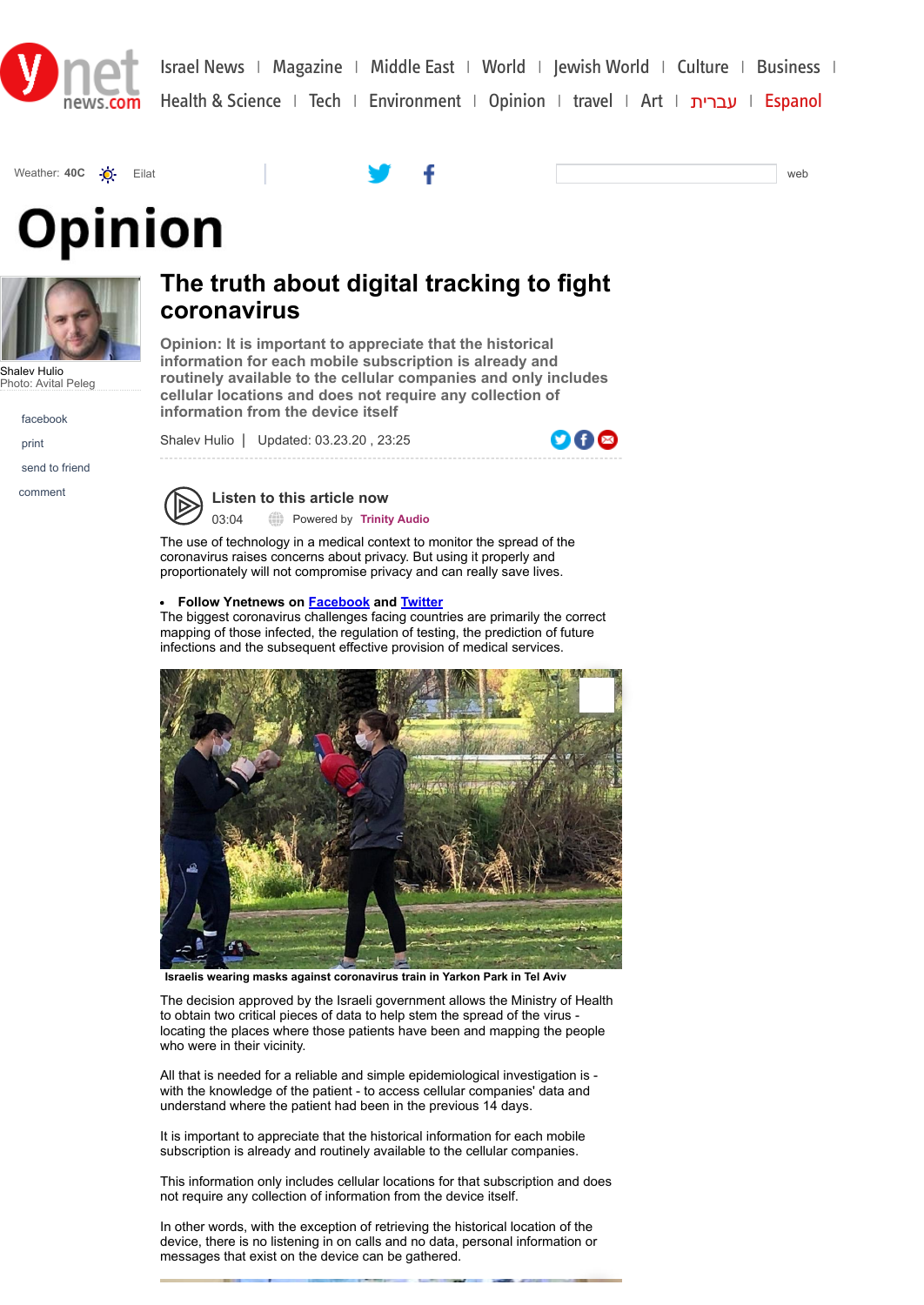

**An Israeli man gets tested for coronavirus at a drive through testing site in Tel Aviv** (Photo: Magen David Adom rescue service)

Through mapping the path of the patient, we can see the people around them and they can be directly alerted.

So how does all this not violate privacy? The data that is analyzed does not include any identifying information such as name or identification number.

In fact, not even a phone number is collected: The analysis is based on the SIM card number that exists on the device.

Once the analysis is complete, the Ministry of Health will have a fairly accurate statistic of the number of people who were in the vicinity of verified patients, at this stage without any personal information or identification.

The next step is to send a message to people with a high potential for infection who were in the vicinity of the patient and ask them to go into self-isolation.

This will allow the authorities to build a "tree of infection." At present, medical officials are still struggling to track the source of infection for a number of patients.



**Delivering food to elderly housebound residents of Jerusalem** (Photo: Amit Shabi)

Proper mapping of information will mean that the source of infection can be located, which will in turn halt the spread of the epidemic.

Allowing the use of technological tracking is a brave and unpopular decision, but I am convinced that in times of crisis such as the present, it is the right one. Proven technologies must be used to deal with this pandemic and save lives. It is the hour and it is necessary.

*Shalev Hulio is the founder and CEO of NSO Group Technologies*

First published: 23:20 , 03.23.20

share share send to friend comment